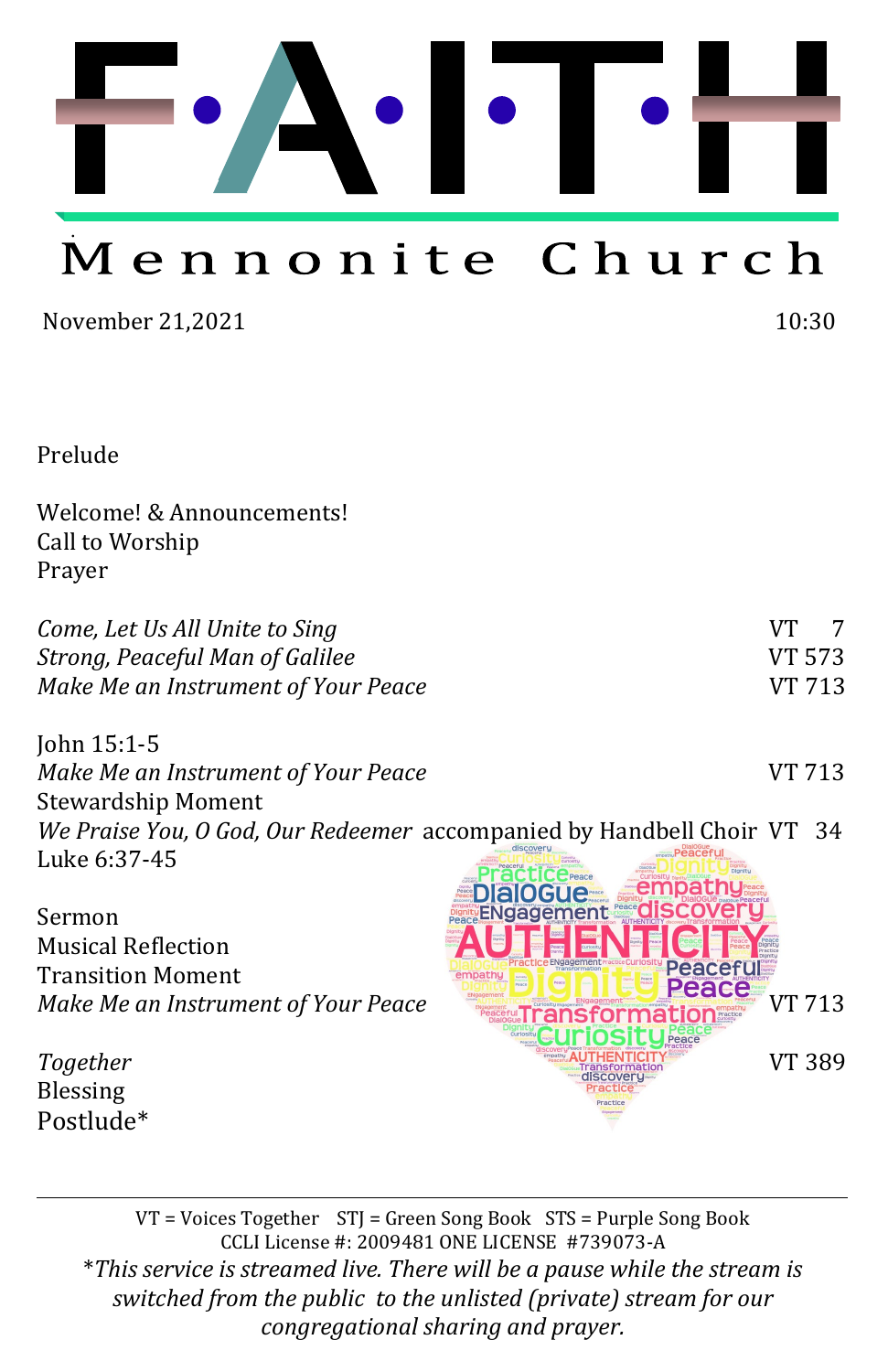#### **WORSHIP PARTICIPANTS**

| Worship LeaderMark Jantzen<br>Song Leader Tom Gaeddert<br>AccompanistsMarlene Habegger<br>Special Music Handbell Choir<br>Sanctuary Prep  Leslie Hadley                                                                                  | Ushers  Wendell Banman & Byron Ediger<br>GreetersJody Hadley & Pam Schmidt                                                                                                                                                                                                     |
|------------------------------------------------------------------------------------------------------------------------------------------------------------------------------------------------------------------------------------------|--------------------------------------------------------------------------------------------------------------------------------------------------------------------------------------------------------------------------------------------------------------------------------|
| <b>WELCOME</b> to Faith<br>Mennonite Church. We are glad you<br>are here.<br><b>Please</b> wear a mask during worship<br>and singing.<br>If you need a listening assistance<br>device or a large print bulletin,<br>please ask an usher. | <b>OUR MISSION STATEMENT</b><br>As followers of Jesus Christ, our<br>mission is to<br>- Worship together as a community<br>of faith,<br>- Invite everyone to share the gift of<br>God's love,<br>- Nurture each other in the faith,<br>- Serve others in the spirit of Christ, |
| There are a few *quiet* craft items on<br>the back table of the sanctuary that<br>can be used during worship.                                                                                                                            | and<br>- Proclaim His way of peace, justice<br>and reconciliation.                                                                                                                                                                                                             |

### *FAITH FAMILY NEWS*

**DUE TO A LACK** of available people able to run the projection slides, there will not be slides during worship today, nor next Sunday (Nov 21 & 28). We appreciate anyone who considers learning how to run slides in the future.

**IF YOU ARE A BOARD CHAIR or COMMITTEE CHAIR**, it is that time of year to gather your notes and write your annual reports. Please have those to the church office by November 30. Thank you so much for your help in getting ready for the annual meeting in January!

**HARVEST OF LOVE** boxes have been placed in the foyer for collecting food donations. Money donations can be left at the church office. Donations will be delivered to the Salvation Army on Dec. 23rd. A list of items most needed can be found on the private forum "Community Needs" at [members.faithmenno.org](http://members.faithmenno.org) 

**THE LIBRARY COMMITTEE** has been hard at work! Please check your Saturday email for a list of new books that will soon be available in the library. IF you don't receive email or just want a paper copy, there are some on the table in the Library. Happy Reading!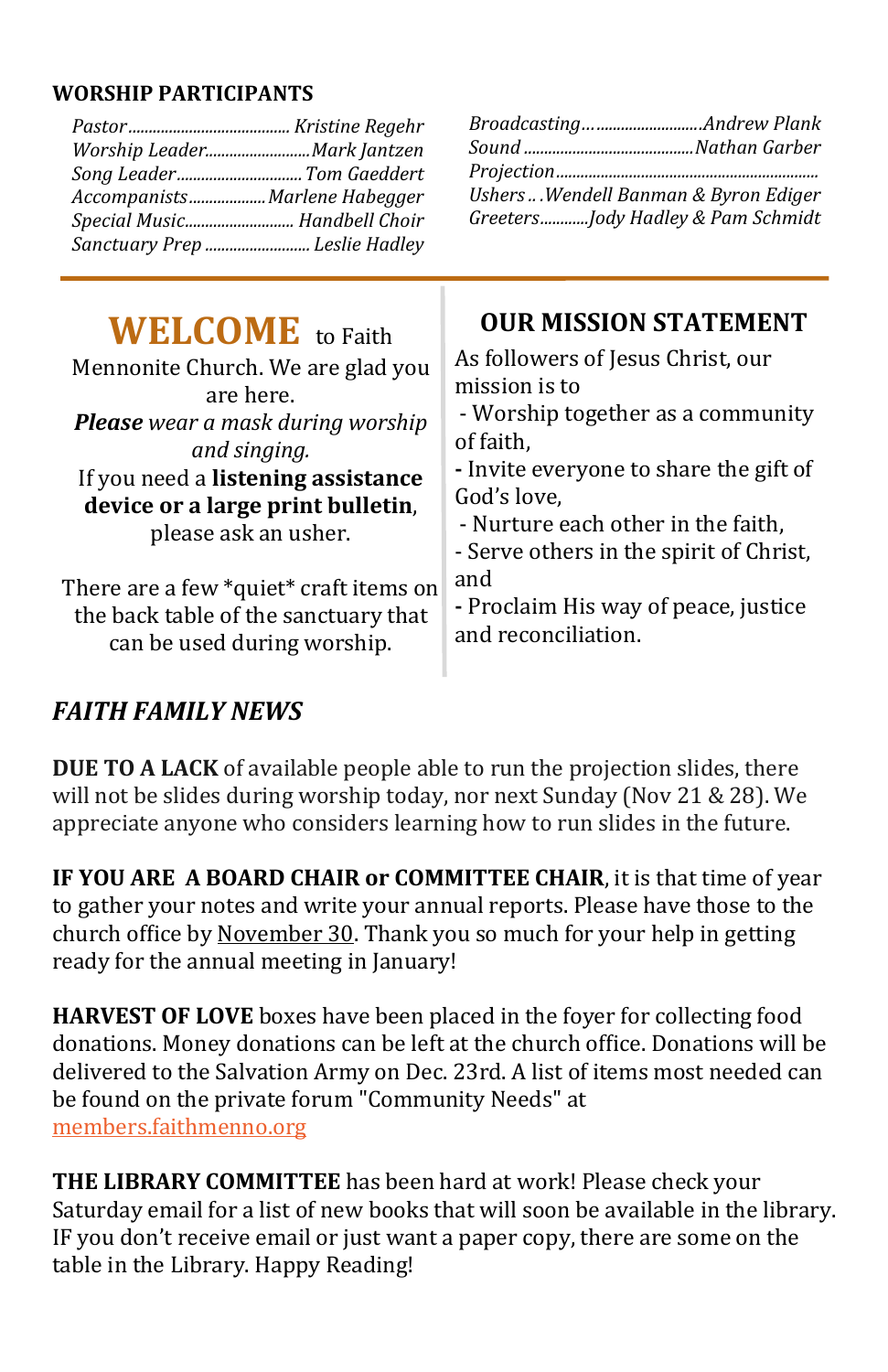### **SUNDAY SCHOOL FOR ALL AGES**

Meet in the Sanctuary at 9:00 AM on Sunday's, then to classrooms at 9:15-10:10 AM

#### **ADULTS**

**CHILDREN/YOUTH**

**Pre-K — 4th Grade:**  LL Room 103 Teacher: Brenda Martinez **Cornerstone:** Fellowship Hall

**Open Class:** LL Open Area

**Lamp Lighters:**  LL Room 125

**Peaceful Practices Sunday School will be as listed below. This class is in the Fellowship Hall.**

**Junior High (5th—8th Grade)** LL Room 105 Teacher: Tammy Plank

**High School**  LL FYG Hall



| <b>Kristine</b><br><b>Preaches</b> | <b>Class Session</b><br>(Date) | Session # | <b>Theme</b>                         | <b>Scriptures</b>             |
|------------------------------------|--------------------------------|-----------|--------------------------------------|-------------------------------|
| 11/21                              | 11/28                          |           | Authenticity                         | Luke 6: 37-45                 |
| 12/5                               | 12/12                          | 8         | Dignity                              | Mark 11:15-19;<br>Advent text |
| $12/19$ &                          | 12/26                          | Season    | Christmas   No Peaceful<br>Practices |                               |
| 1/2/22                             | 1/9/22                         | 9         | Transformation   Acts 15: 1-12       |                               |

**AS THE END** of 2021 approaches, we want to say THANK YOU for your partnership throughout the year. As of 9/30, New Hope Shelter had already served more than 200 men, women and children this year. The loving support of our church volunteers and supporters enables us to serve those in crisis for short windows of time as they find stability and start anew. A recent quote from a former resident who is employed full-time in a steady job since New Hope: *"Through the small group opportunities that were offered, the many one on one encounters with staff and volunteers, I experienced the love of God in new and powerful ways. The holidays could have been very sad and depressing. Instead, they were some of the most meaningful times I have experienced in recent years."* We invite your continued prayers and support as we continue to serve, love and equip in the months ahead. --New Hope Shelter, 900 W. Broadway, Building 7, Newton. 316-283-7711

**THANKS TO ALL** who helped with meals and volunteered at New Hope Shelter during our recent week there! Grace Bartel, team leader.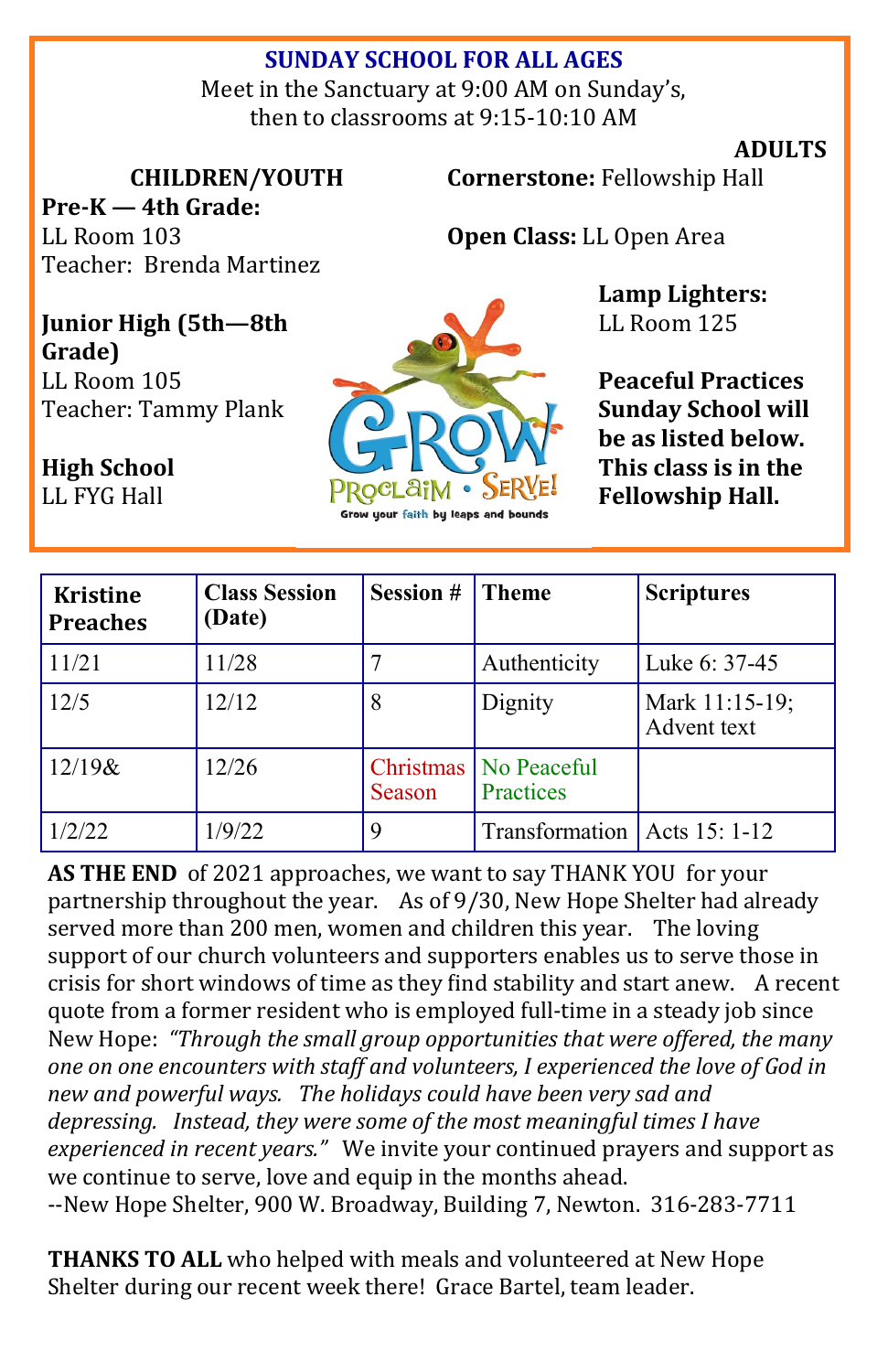**ALL LADIES AND MEN** are invited to kick off the Christmas season with Faith Mission Circle by celebrating in song and story on Monday, December 6, at 7:00 p.m. in fellowship hall. The project this month is for Safe Hope (band aids, Tylenol, cough syrup and cough drops, feminine products, and wipes) and the offering is for Kansas Mennonite Disaster Service.

**STARTING NOVEMBER 28, 2021,** first Sunday of Advent, our announcements will take place during our sharing time in the non-public prayer stream. This experiment frees up our worship time to start in quiet. Listening to the prelude both prepares our hearts and minds for worship and honors the gift of our musicians. We value our relationships and sometimes we don't see certain people in other places outside of church. Please participate in an experiment by keeping chat in the foyer and entering the sanctuary primed for worship. The experiment of finding appropriate places and times for both of these aspects of our life together will continue until the January Worship Board meeting (1.4.22). We welcome hearing about what you notice during the experiment, both in yourselves and in each other.

**JOIN US FOR SPECIAL MUSIC DURING ADVENT.** Starting November 28, we're excited to have our talented musicians providing extra music during the Advent season! Prelude will begin at 10:20, with extra music during the service. We invite you to sit back, relax from the busyness, listen and quietly reflect on the season. The following will be providing music during this time. November 28—Lisa Schmidt, December 5—Lisa Schmidt & Caleb Garber, December 12—Tammy Plank & Jennifer Horn, December 19–Marlene Habegger & Bell Choir with Lorisa Harder, December 26—Jane Schmidt & Tom Gaeddert, January 2—Lisa Schmidt & Gyles Garber.

**DO YOU FIND THE CHRISTMAS SEASON** a hard time to cope especially with the shorter days and longer darkness that comes with winter? This year we join the Christian tradition of recognizing the Longest Night on Tuesday, Dec. 21st. When the Christmas spirit of joy and generosity is difficult to procure because of loss, grief, or depression, a Longest Night service meets us where we are at, not where we'd like to be. There will be music and readings and candles to light. Anyone welcome; bring friends.

**CHRISTMAS EVE** is little over a month away! Are you ready? Come enjoy a service of Lessons and Carols at 6:00 PM on the 24th of December.

**THANK YOU** so much for the love and support you have given me and my family after the death of my Mom. Her genuine love for her Savior shone through her to all she encountered! - Kathy, Gyles, Matthew, Callie, Nathan & Caleb Garber

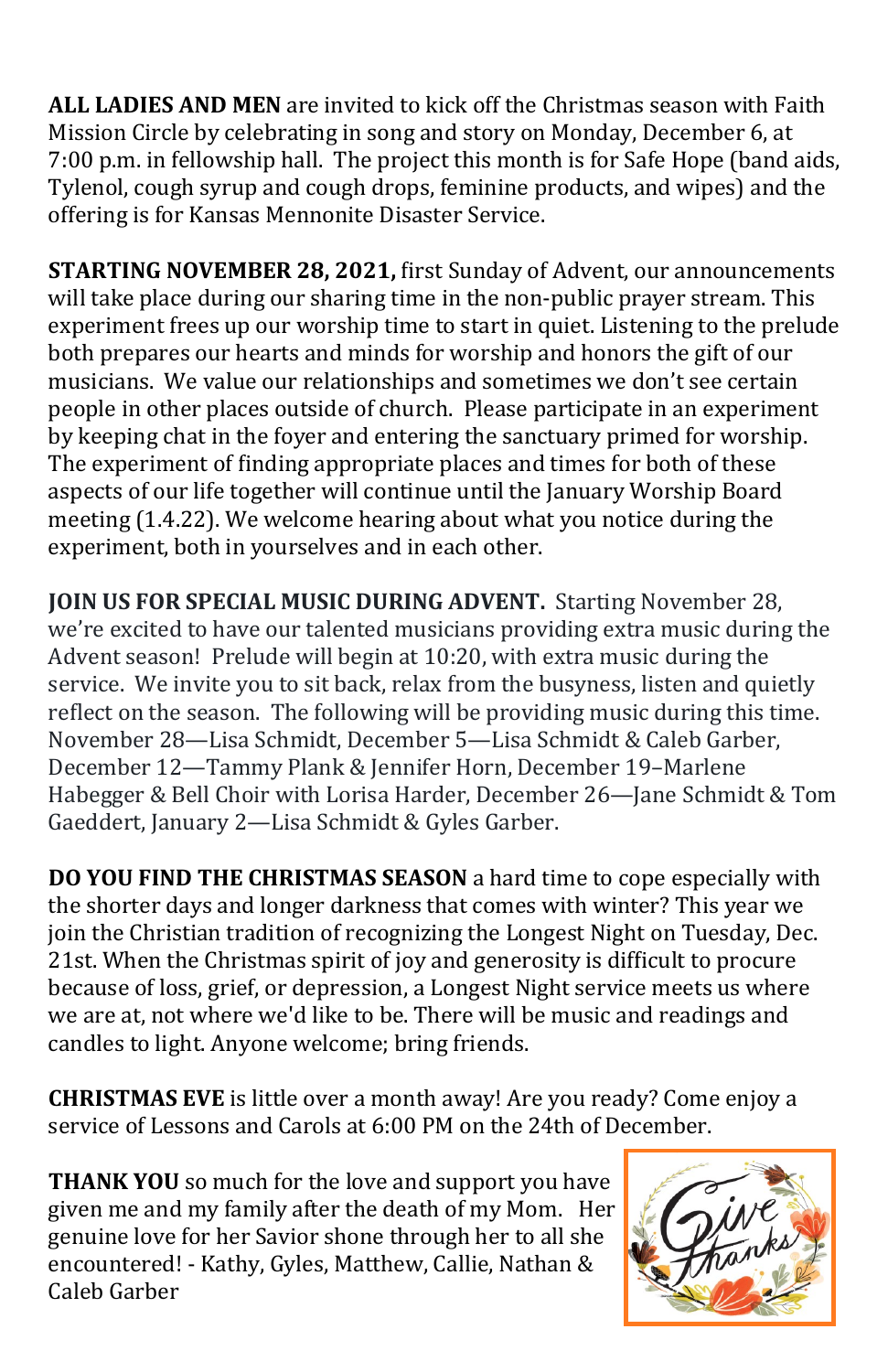### **BETHEL COLLEGE AND OTHER AREA EVENTS**

**THE NEXT CONCERT** of the Prairie Window Concert Series, with Dan Rodriguez, will be on Sunday, November 21 at 4 p.m. at the Dyck Arboretum of the Plains in Hesston. Join us for an evening of great music and delicious food from Crust & Crumb in a prairie garden setting. Tickets: \$25 adults/\$15 kids, plus tax. [Purchase tickets online](http://dyckarboretum.square.site/upcoming-events) at [dyckarboretum.org](http://dyckarboretum.org/) or call [620](tel:620-327-8127)-327- [8127](tel:620-327-8127) to reserve your seats.

**Mon., Nov. 22 – Bethel College Wind Ensemble Winter Concert, 7 p.m.**, *Krehbiel Auditorium in Luyken Fine Arts Center*. Bethel's current COVID-19 protocols require physical distancing and mask-wearing indoors with groups of 10 or more.

**ALL BAKERS AND CRAFT MAKERS** are invited to make items for 5 Places of Christmas on Saturday, December 4, at Goerz House on Bethel College campus. Bethel College Women's Association will again be selling baked goods , craft items, and poinsettias. Christmas candy, zwieback, peppernuts, poppyseed rolls and cinnamon rolls are always great sellers. Please bring your items to Goerz House on Friday, December 3, from 1:30-4:30pm or Saturday, December 4 from 7:00-9:00am.Thank you for your support of Bethel College!

**SATURDAY, DECEMBER 4 - Five Places of Christmas, the annual holiday** open house, includes Kauffman Museum and Goerz House on the Bethel College campus, 10 a.m.-4 p.m**.** No charge for admission. The Bethel College Women's Association (BCWA) is the host at Goerz House, where there will be baked goods and other items for sale. Please plan to wear a face covering indoors and follow all COVID-19 protocols requested by the venue. (Other locations: Warkentin House, Harvey County Historical Museum and Carriage Factory Gallery, all in Newton.)

*CHRISTMAS JOY* is being presented by the Treble Clef Choir, Hearts 4 Him, and Prairie Bronze Handbell Ensemble. This Christmas Vespers will be on Sunday, December 5 at 3 PM at First Presbyterian Church at 900 Columbus in Newton. A freewill offering for the Treble Clef Scholarship Fund will be taken. Prelude will be offered by pianist, Joan Wulf.

**CHECK OUT** the bulletin board in foyer for fundraisers and events in the area.

> Please have board meeting minutes into the office by **Wednesday, November 24, noon. Thank you!**